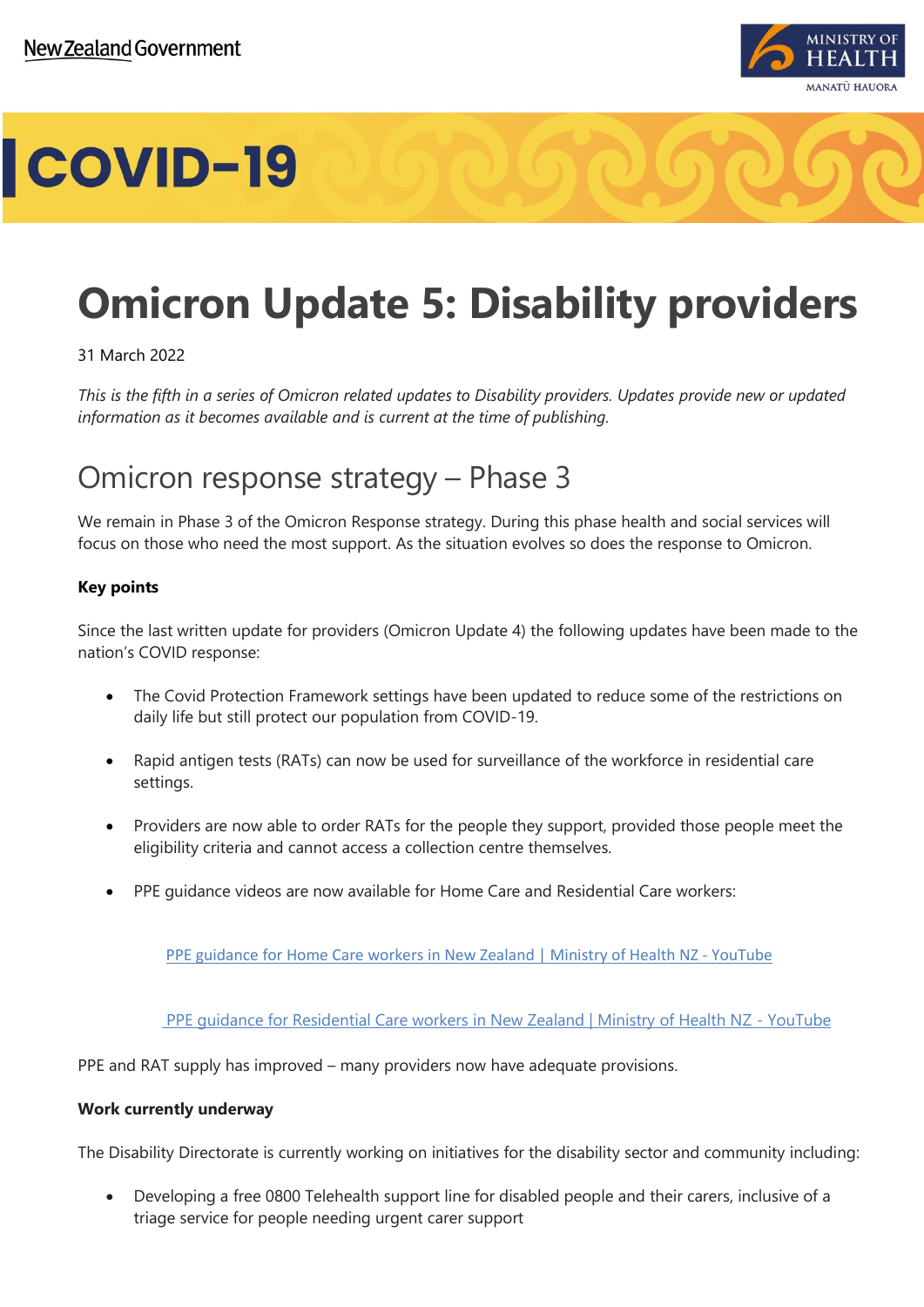- Collaborating with other agencies to set up an online COVID information hub for people with disabilities and the organisations that support them
- A free RAT delivery service for those unable to access a collection point
- Administering supervised RATs in the home for those unable to self-administer their test
- Finalising information for disabled people "What happens if me or my Carer gets COVID-19"

#### Important Updates

| <b>Covid Protection</b> | A new and simplified COVID Protection Framework (CPF) came into effect from                                                                                                                                                                                                                                                                                        |  |  |  |  |  |
|-------------------------|--------------------------------------------------------------------------------------------------------------------------------------------------------------------------------------------------------------------------------------------------------------------------------------------------------------------------------------------------------------------|--|--|--|--|--|
| <b>Framework</b>        | 11.59pm Friday, 25 March.                                                                                                                                                                                                                                                                                                                                          |  |  |  |  |  |
| <b>Update</b>           |                                                                                                                                                                                                                                                                                                                                                                    |  |  |  |  |  |
|                         | <b>Key changes to the CPF</b>                                                                                                                                                                                                                                                                                                                                      |  |  |  |  |  |
|                         |                                                                                                                                                                                                                                                                                                                                                                    |  |  |  |  |  |
|                         | The key changes to the CPF – or traffic light setting framework – are:                                                                                                                                                                                                                                                                                             |  |  |  |  |  |
|                         | • At RED, people will be required to wear masks in all the indoor venues they are<br>now, and capacity limits increase to 200 people. Outdoor capacity limits are<br>removed, and face masks are no longer required at outdoor settings.<br>At ORANGE, the capacity limits are removed, but face masks are still required in<br>$\bullet$<br>many indoor settings. |  |  |  |  |  |
|                         | At GREEN, there will be no requirements, but we want people to keep up good<br>health habits and look after those of us more vulnerable to COVID-19.                                                                                                                                                                                                               |  |  |  |  |  |
|                         | Currently New Zealand is at RED.                                                                                                                                                                                                                                                                                                                                   |  |  |  |  |  |
|                         | <b>Testing and isolation</b>                                                                                                                                                                                                                                                                                                                                       |  |  |  |  |  |
|                         | At all levels, the testing and isolation requirements remain as they are now. If you<br>have symptoms or someone in your household tests positive, isolate and get tested.<br>The isolation period for both positive cases and household contacts will remain at 7<br>days and will be kept under regular review.                                                  |  |  |  |  |  |
|                         | <b>Scanning QR codes</b>                                                                                                                                                                                                                                                                                                                                           |  |  |  |  |  |
|                         | There will be no requirement on organisations to ensure customers scan in anymore<br>and QR codes will no longer need to be displayed. As Omicron is now widespread, we<br>no longer need to contact trace individual cases. This system may need to return if<br>another variant of concern arrives in New Zealand.                                               |  |  |  |  |  |
|                         | <b>My Vaccine Pass</b>                                                                                                                                                                                                                                                                                                                                             |  |  |  |  |  |
|                         | From 4 April, use of My Vaccine Pass will no longer be mandatory.                                                                                                                                                                                                                                                                                                  |  |  |  |  |  |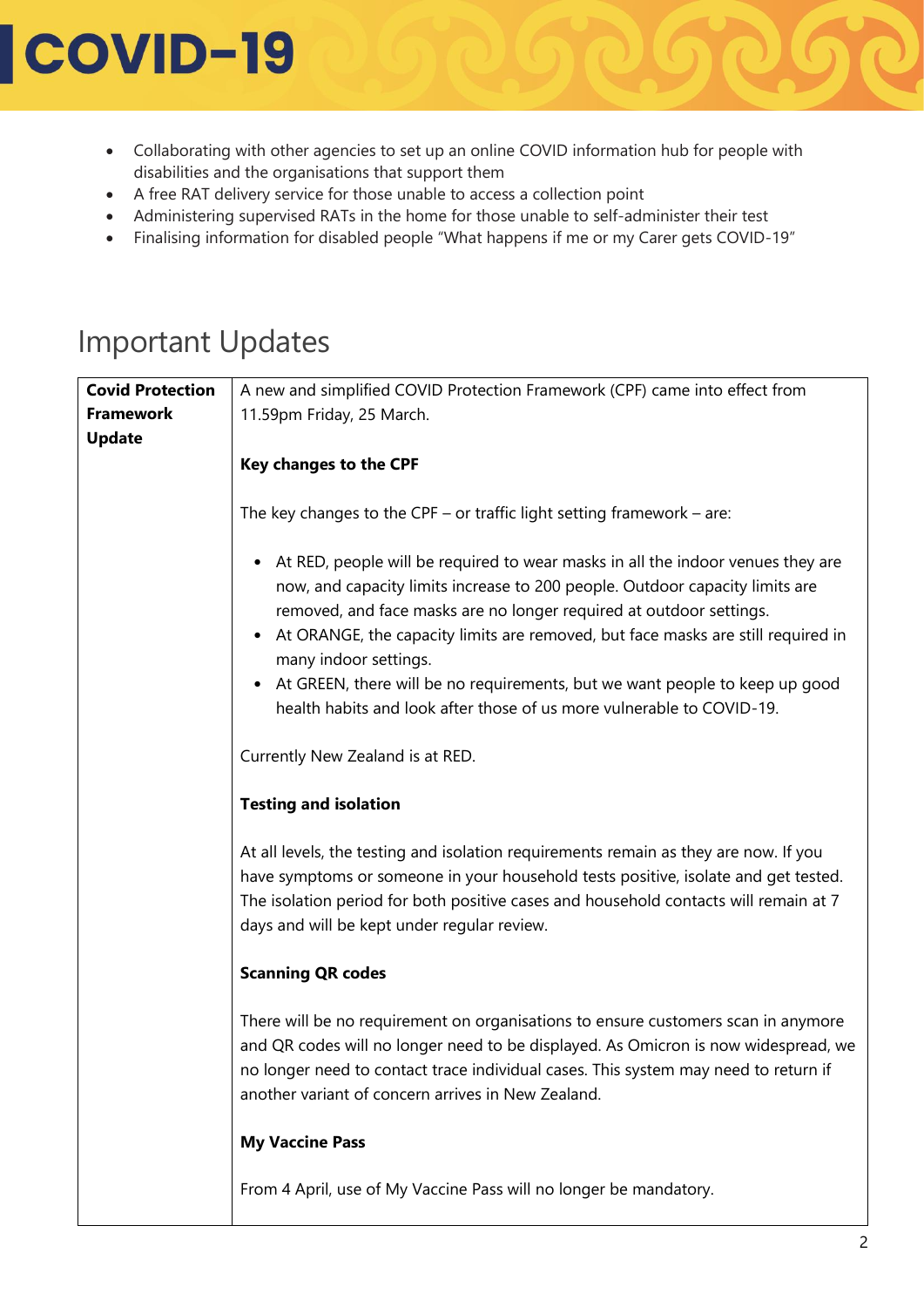|                               | Vaccine Mandates remain in place for health and care workers.                                                                                                                                                                                                                                                                                                                                                                |
|-------------------------------|------------------------------------------------------------------------------------------------------------------------------------------------------------------------------------------------------------------------------------------------------------------------------------------------------------------------------------------------------------------------------------------------------------------------------|
|                               |                                                                                                                                                                                                                                                                                                                                                                                                                              |
|                               | Vaccine Mandates remain in place for health and care workers. This is because health<br>and care workers and prison staff come into contact with a lot of people who are at<br>high risk of serious illness from COVID-19.                                                                                                                                                                                                   |
|                               | <b>Recommended public health measures</b>                                                                                                                                                                                                                                                                                                                                                                                    |
|                               | Please note that the following public health measures continue to be strongly<br>recommended, though they are no longer required:<br>• visitor sign-in registers and records for contact tracing<br>• mask wearing outside where physical distancing cannot be maintained.                                                                                                                                                   |
|                               | <b>Guidance for disability providers</b>                                                                                                                                                                                                                                                                                                                                                                                     |
|                               | Revised quidance for disability providers can be found here:                                                                                                                                                                                                                                                                                                                                                                 |
|                               | COVID-19: Aged care, disability and hospice care providers   Ministry of Health NZ                                                                                                                                                                                                                                                                                                                                           |
| <b>Rapid antigen</b><br>tests | <b>Testing in Residential Care Settings</b>                                                                                                                                                                                                                                                                                                                                                                                  |
|                               | Following changes to the COVID Protection Framework, the Ministry has reviewed its<br>guidelines on the use of rapid antigen testing in residential care services.                                                                                                                                                                                                                                                           |
|                               | To better protect disabled people and the workforce in residential care services,<br>surveillance testing of asymptomatic staff members before they start a shift is<br>recommended whilst COVID-19 is prevalent in the local community.                                                                                                                                                                                     |
|                               | The purpose of testing in residential care settings is to:                                                                                                                                                                                                                                                                                                                                                                   |
|                               | keep residents safe and connected to family and whānau                                                                                                                                                                                                                                                                                                                                                                       |
|                               | keep community residential care homes operating by enabling their workers<br>to return to work                                                                                                                                                                                                                                                                                                                               |
|                               | prevent or minimise the spread of COVID-19 in residential care services.                                                                                                                                                                                                                                                                                                                                                     |
|                               | <b>Testing other Critical Workers</b>                                                                                                                                                                                                                                                                                                                                                                                        |
|                               | Surveillance testing of in-home care workers is not currently advised. Although many<br>who receive in-home care may be more vulnerable to the impact of Omicron, the risk<br>that is posed to them by non-symptomatic in-home care workers, who are not<br>household contacts of COVID-19 positive cases, is no greater than the risk posed by<br>family members visiting and through contact with others in the community. |
|                               | There are a range of existing infection prevention control measures, including the use<br>of PPE, to minimise the risk of transmission between workers and clients.                                                                                                                                                                                                                                                          |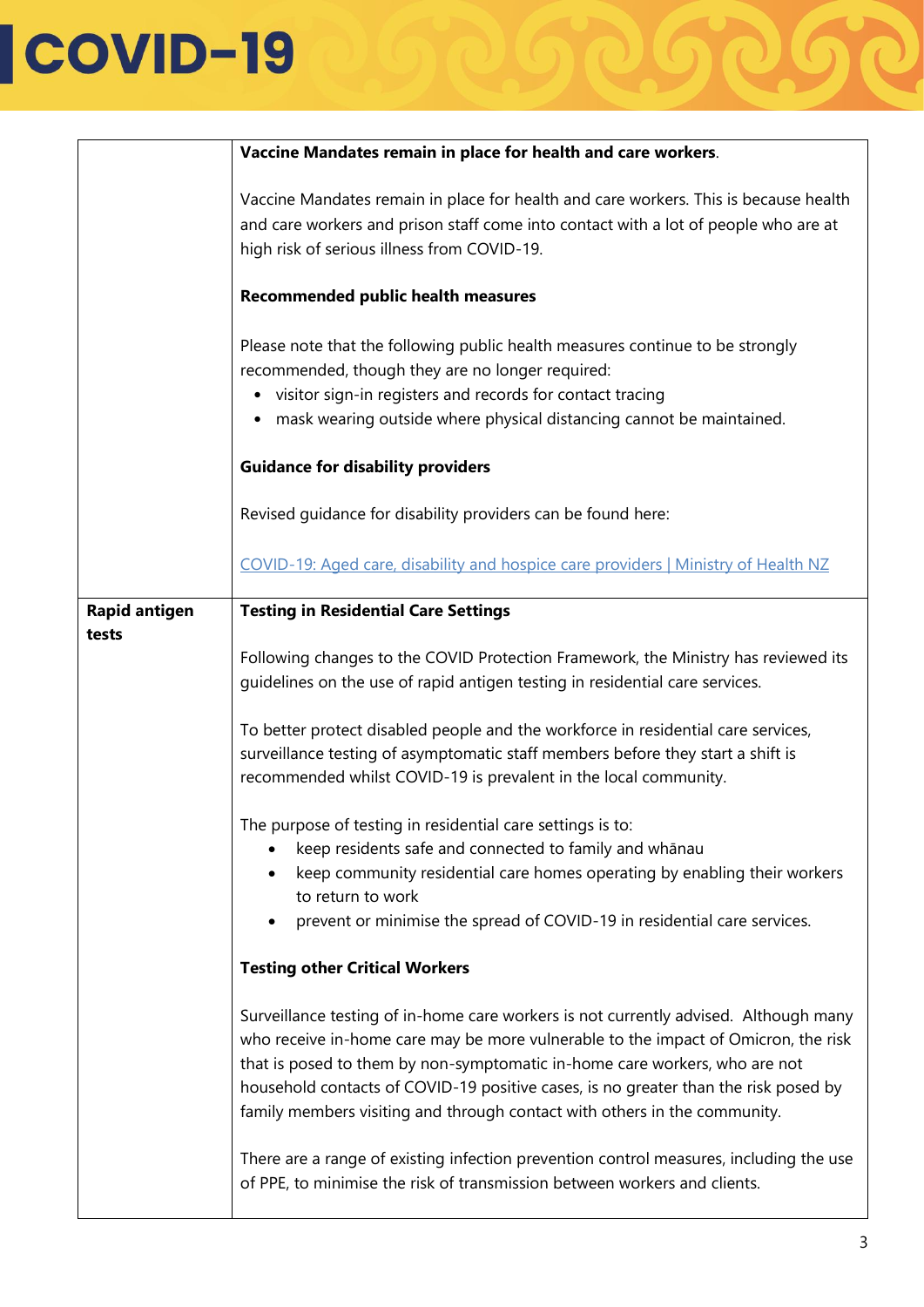| RATs are available to critical workers who:                                                                                                                                                                                                                                                       |
|---------------------------------------------------------------------------------------------------------------------------------------------------------------------------------------------------------------------------------------------------------------------------------------------------|
| are asymptomatic and                                                                                                                                                                                                                                                                              |
| are fully vaccinated and<br>$\bullet$<br>are identified as a household contact and                                                                                                                                                                                                                |
| need a test to go to work.<br>$\bullet$                                                                                                                                                                                                                                                           |
|                                                                                                                                                                                                                                                                                                   |
| <b>Ordering RATs through the PPE Portal</b>                                                                                                                                                                                                                                                       |
| For providers that have an existing account to access PPE at either Health Care<br>Logistics (HCL) or Onelink and meet the eligibility criteria, RATs will have been added<br>to your ordering templates.                                                                                         |
| If RATs are not a visible option on an existing provider account, and eligibility criteria<br>is met, contact Covid.healthsupplychain@health.govt.nz                                                                                                                                              |
| Providers not already registered on the PPE portal will need to open an account and<br>register. More information including written guidance for Community Providers, is<br>available here: Rapid antigen testing for Priority Populations and Community<br><b>Providers   Ministry of Health</b> |
| Providers are now able to order RATs to deliver to the people they support, provided<br>the person meets the standard eligibility criteria of either being symptomatic or a<br>household contact.                                                                                                 |
| <b>Registering RAT results</b>                                                                                                                                                                                                                                                                    |
| It is important that the results of RATs are reported. Individual results can be reported<br>online via My Covid Record or by calling 0800 222 478 for assistance.                                                                                                                                |
| My Covid Record   Mycovidrecord.health.nz                                                                                                                                                                                                                                                         |
| Providers can also upload bulk RATs results by compiling and emailing the following<br>information in a password encrypted Excel spread sheet to inbound@cbg.co.nz                                                                                                                                |
| First name                                                                                                                                                                                                                                                                                        |
| Last name                                                                                                                                                                                                                                                                                         |
| Date of Birth                                                                                                                                                                                                                                                                                     |
|                                                                                                                                                                                                                                                                                                   |
| NHI number (if known)                                                                                                                                                                                                                                                                             |
| Personal address                                                                                                                                                                                                                                                                                  |
| Contact number                                                                                                                                                                                                                                                                                    |
| RAT test result                                                                                                                                                                                                                                                                                   |
| Once the results are entered, these will show up in the individual's My Covid Record.<br>Where a person's result is positive, the positive case Self Service Tool will be<br>automatically activated and sent to the person for completion.                                                       |
|                                                                                                                                                                                                                                                                                                   |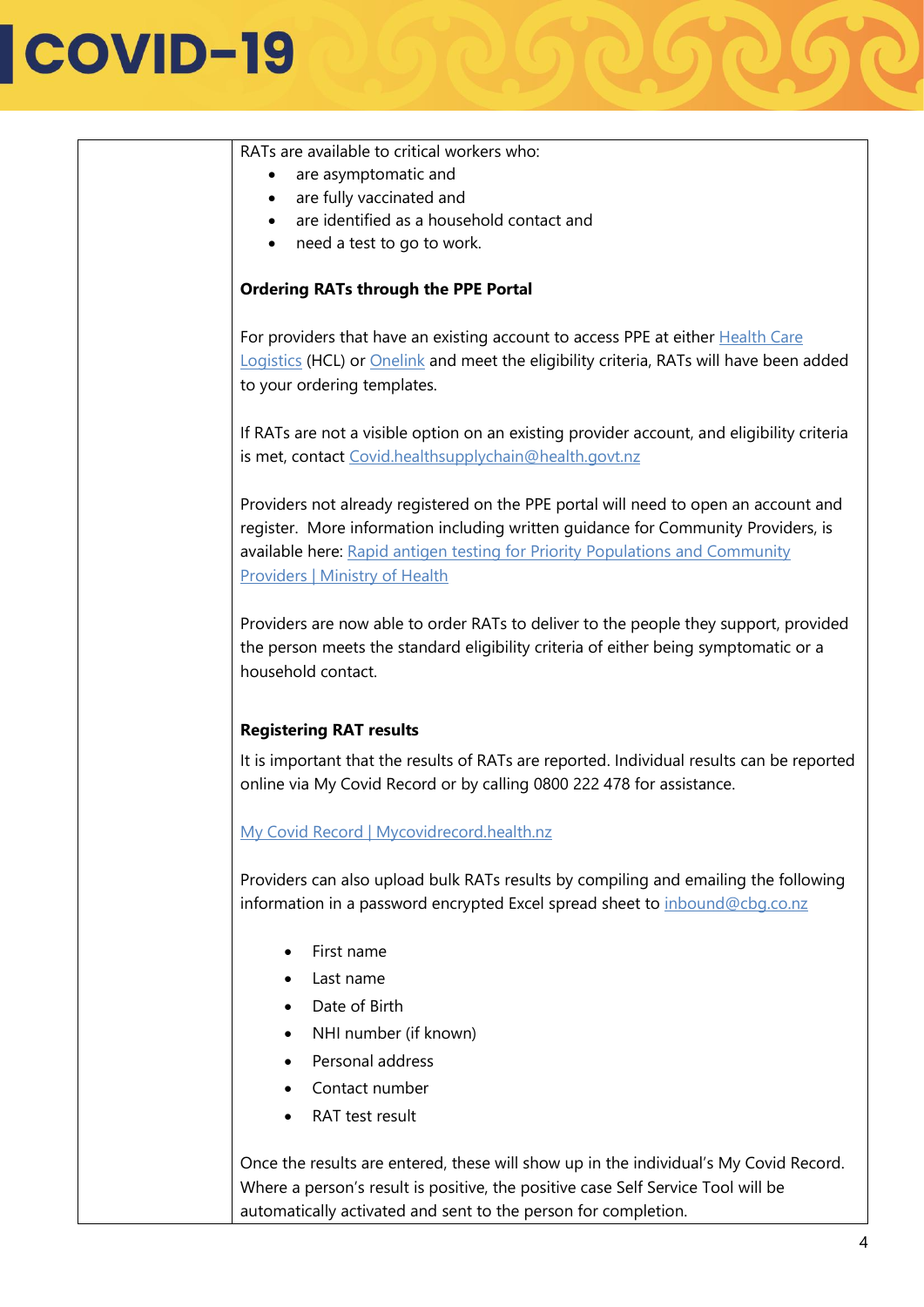|                                                                                                                                                                                                                             |                                                                                                                                                             | It is important to clarify with support workers whether they should be uploading their<br>own results or whether the provider will do it on their behalf.                                                                                                                                                   |  |  |  |  |  |  |
|-----------------------------------------------------------------------------------------------------------------------------------------------------------------------------------------------------------------------------|-------------------------------------------------------------------------------------------------------------------------------------------------------------|-------------------------------------------------------------------------------------------------------------------------------------------------------------------------------------------------------------------------------------------------------------------------------------------------------------|--|--|--|--|--|--|
|                                                                                                                                                                                                                             |                                                                                                                                                             | Keep up to date with RATs                                                                                                                                                                                                                                                                                   |  |  |  |  |  |  |
|                                                                                                                                                                                                                             |                                                                                                                                                             | For the most up to date information on RATs please check out the dedicated<br>webpage: Rapid antigen testing   Health.govt.nz                                                                                                                                                                               |  |  |  |  |  |  |
| <b>PPE updates</b>                                                                                                                                                                                                          |                                                                                                                                                             | The Ministry's Infection Prevention and Control team has produced two personal<br>protective equipment (PPE) quidance videos for home and residential health care staff<br>working in New Zealand, to show the best approach to putting on, taking off and<br>disposing of PPE in those workplace settings. |  |  |  |  |  |  |
|                                                                                                                                                                                                                             |                                                                                                                                                             | PPE guidance for Home Care workers in New Zealand   Ministry of Health NZ -<br>YouTube                                                                                                                                                                                                                      |  |  |  |  |  |  |
|                                                                                                                                                                                                                             |                                                                                                                                                             | PPE guidance for Residential Care workers in New Zealand   Ministry of Health NZ -<br>YouTube                                                                                                                                                                                                               |  |  |  |  |  |  |
| PPE supply chain<br>Providers are asked to be efficient with ordering (ie, placing carton-sized orders<br>weekly or fortnightly rather than split packs, daily) and only escalate delivery delays<br>when genuinely urgent. |                                                                                                                                                             |                                                                                                                                                                                                                                                                                                             |  |  |  |  |  |  |
|                                                                                                                                                                                                                             | Though there will be delivery delays in some instances as distribution networks are<br>impacted by Omicron, all orders placed will be delivered.            |                                                                                                                                                                                                                                                                                                             |  |  |  |  |  |  |
|                                                                                                                                                                                                                             |                                                                                                                                                             | <b>Follow Up Request for PPE</b>                                                                                                                                                                                                                                                                            |  |  |  |  |  |  |
|                                                                                                                                                                                                                             | The Ministry can escalate urgent PPE supply issues internally. Please email your<br>Portfolio Manager with the following information in the first instance: |                                                                                                                                                                                                                                                                                                             |  |  |  |  |  |  |
| Product                                                                                                                                                                                                                     | <b>Address</b><br><b>Account</b><br>City   Postcode<br><b>Otv in EACH</b><br>Order Number<br><b>Suburb</b><br><b>Number</b><br><b>Name</b><br>Line 1        |                                                                                                                                                                                                                                                                                                             |  |  |  |  |  |  |

| Product                                                                                               | <b>Qty in EACH</b>                                                                                                |  | <b>Number</b>                                                                                | <b>Order Number</b>                                                                                                                               | <b>Name</b>         | Line 1            | Suburb | City | Postcode |
|-------------------------------------------------------------------------------------------------------|-------------------------------------------------------------------------------------------------------------------|--|----------------------------------------------------------------------------------------------|---------------------------------------------------------------------------------------------------------------------------------------------------|---------------------|-------------------|--------|------|----------|
| RAT Self<br>Tests<br>PPE<br>N95<br>(Masks)<br>Other                                                   | *Enter<br>quantity in<br>each, it will be<br>rounded to<br>carton based<br>on available<br>product at the<br>time |  | *enter<br>account<br>number used<br>to place<br>orders<br>through the<br>OL or HCL<br>portal | *If you have<br>recently placed<br>an order for the<br>required<br>products and<br>want express<br>delivery then<br>enter the order<br>reference. | Name of<br>customer | Street<br>address | Suburb | City | Postcode |
| <b>Hands Up</b><br>The Hands Up database is a workforce candidate database created by the Ministry of |                                                                                                                   |  |                                                                                              |                                                                                                                                                   |                     |                   |        |      |          |
|                                                                                                       |                                                                                                                   |  |                                                                                              |                                                                                                                                                   |                     |                   |        |      |          |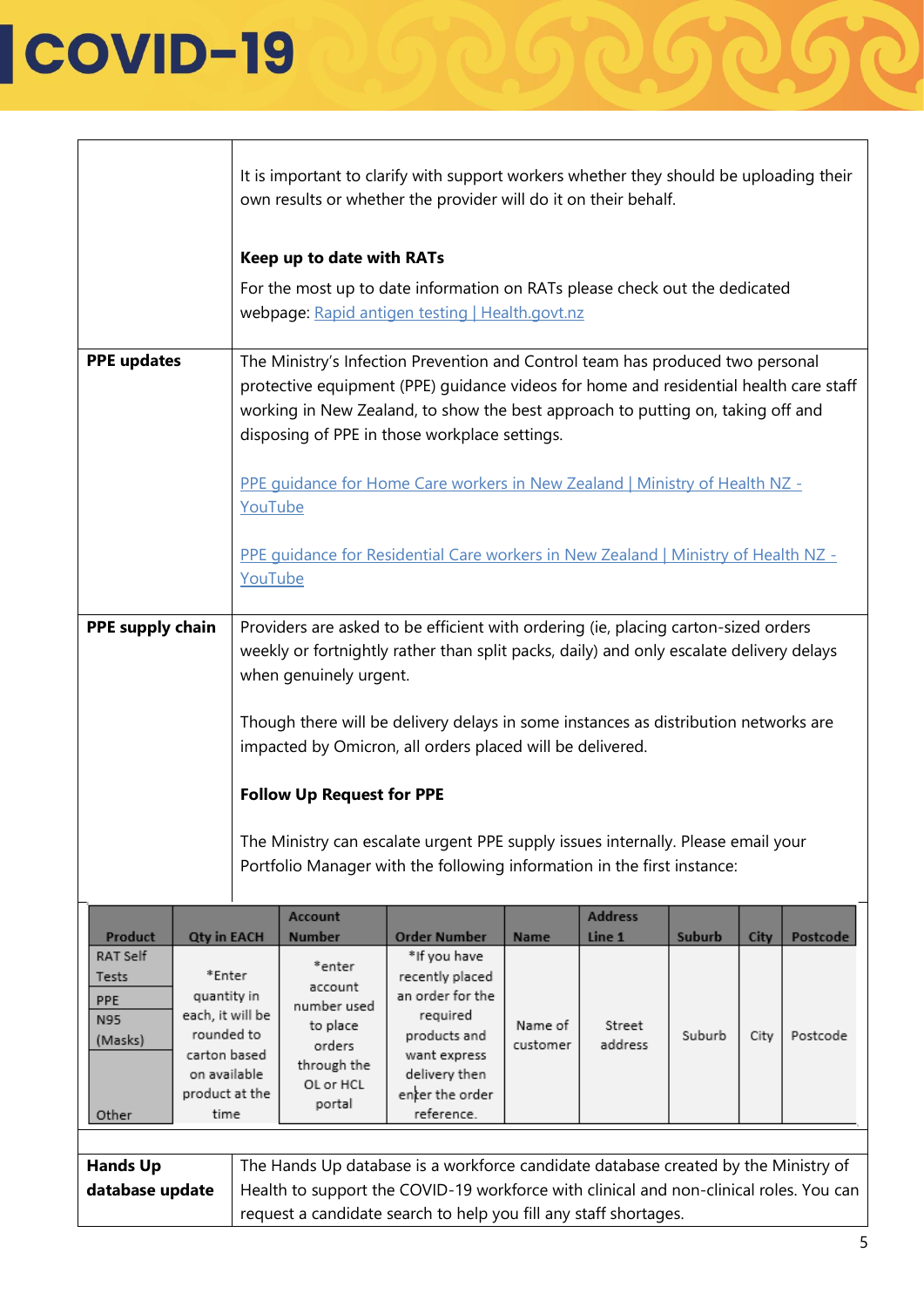|                                                             | How do I request a candidate search?<br>If you need additional staff due to the Omicron outbreak, please email<br>handsup@health.govt.nz with the candidate search criteria listed below. The Ministry<br>will conduct a database search and provide you with potential leads for you to<br>contact.                                                                                                |  |  |  |  |  |
|-------------------------------------------------------------|-----------------------------------------------------------------------------------------------------------------------------------------------------------------------------------------------------------------------------------------------------------------------------------------------------------------------------------------------------------------------------------------------------|--|--|--|--|--|
|                                                             | The information we require to run a candidate search for you:<br>Region<br>$\bullet$<br>Role required for a site (i.e vaccinator, admin support, Registered Nurse)<br>Current APC needed?<br>Previously held and APC or APC lapsed<br>$\bullet$<br>Previous experience<br>Days/hours available (part time, full time)<br>$\bullet$<br>Other languages spoken<br>$\bullet$<br>Ethnicity<br>$\bullet$ |  |  |  |  |  |
|                                                             | Please note the Hands Up database provides a channel to workforce candidates. Your<br>normal recruitment process including validating qualifications, conducting police and<br>reference checks still needs to be completed if you choose to contact a candidate or<br>proceed with employment.                                                                                                     |  |  |  |  |  |
|                                                             | How do candidates register their availability for work?<br>Candidates register their availability for work by completing the form on the Ministry<br>of Health website. This information loads into the Hands Up database for both clinical<br>and non-clinical roles.                                                                                                                              |  |  |  |  |  |
|                                                             | COVID-19 Hands Up Database - Register to join the database   Ministry of Health NZ                                                                                                                                                                                                                                                                                                                  |  |  |  |  |  |
| <b>Support available</b><br>for people who<br>test positive | Information on what to do, and how to get assistance if you test positive for, or are<br>exposed to COVID-19, is available from the COVID-19 Health Hub.<br>COVID-19 Health Hub   covid19.health.nz                                                                                                                                                                                                 |  |  |  |  |  |
|                                                             | We understand that some people, including disabled people and their whānau, will<br>have additional support requirements if exposed to COVID-19. Support is available for<br>people based on their individual needs.                                                                                                                                                                                |  |  |  |  |  |
|                                                             | In addition to the information available from the COVID-19 Health Hub $-$ if people are<br>concerned about their health, or that of their family - they can call Healthline on 0800<br>358 5453. If urgent medical help is needed, call 111 and tell them you have COVID-19.                                                                                                                        |  |  |  |  |  |
|                                                             | The Ministry of Social Development (MSD) can co-ordinate extra support for people<br>who are self-isolating because they have COVID-19 or are identified as a household<br>close contact. People will be referred to a provider if required.                                                                                                                                                        |  |  |  |  |  |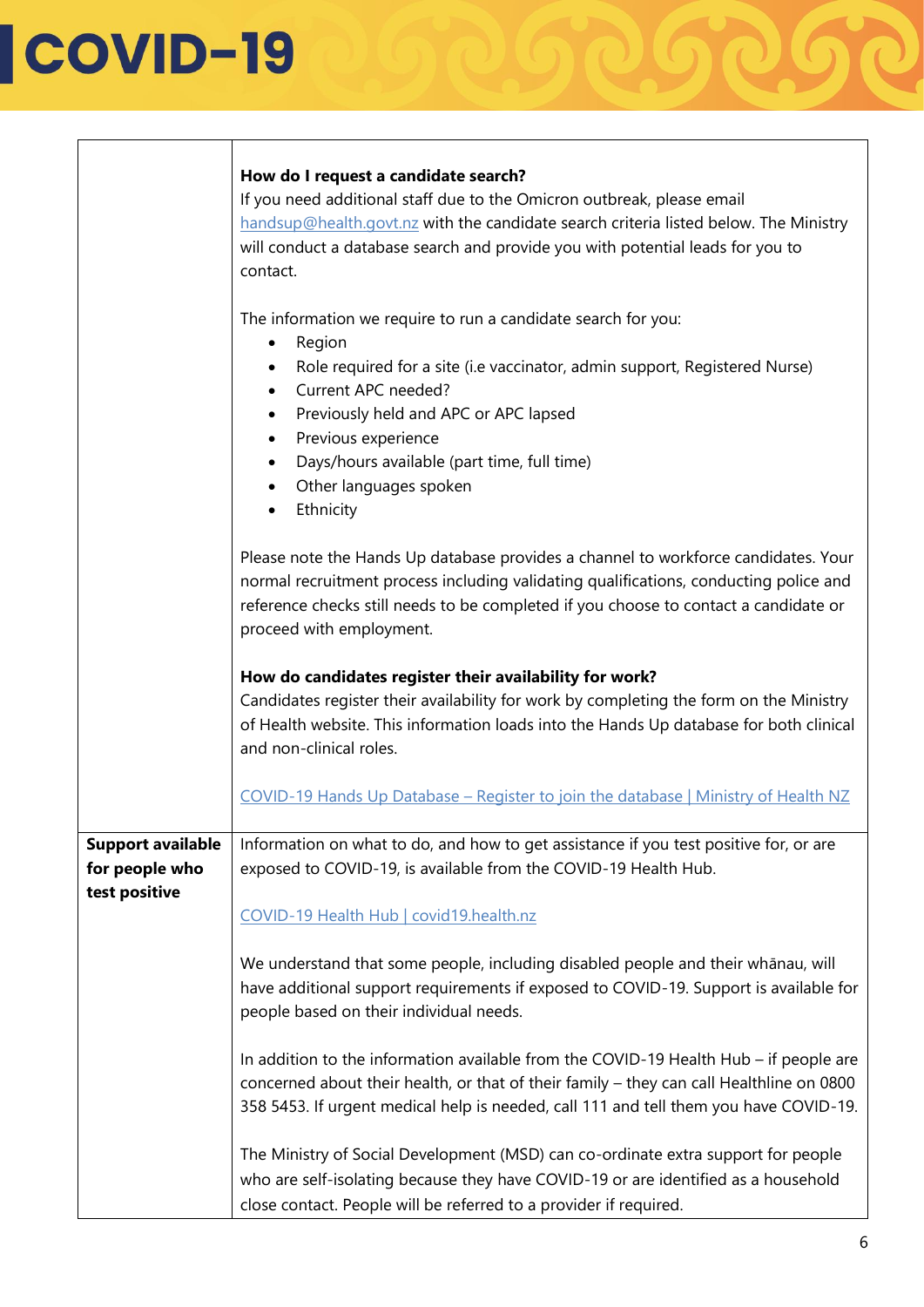|                                     | People can apply online for support here:                                                                                                                                                                                                                                                                                                                                                                                  |  |  |  |  |  |  |
|-------------------------------------|----------------------------------------------------------------------------------------------------------------------------------------------------------------------------------------------------------------------------------------------------------------------------------------------------------------------------------------------------------------------------------------------------------------------------|--|--|--|--|--|--|
|                                     | Help while you're self-isolating   Work and Income                                                                                                                                                                                                                                                                                                                                                                         |  |  |  |  |  |  |
|                                     | People can also call the COVID-19 Welfare phone line on 0800 512 337, seven days a<br>week.                                                                                                                                                                                                                                                                                                                                |  |  |  |  |  |  |
|                                     | Those who need extra support can request help with:<br>getting access to food and essential items<br>$\bullet$<br>mobile data to keep in contact with essential services, friends and whānau<br>getting support for personal care or daily tasks<br>talking to an employer if there are concerns about leave or pay<br>$\bullet$<br>getting mental health support, or support with family or sexual violence.<br>$\bullet$ |  |  |  |  |  |  |
|                                     | This support could be from a community provider or organisation, a government<br>agency, a marae-based service or support established by iwi.                                                                                                                                                                                                                                                                              |  |  |  |  |  |  |
|                                     | MSD has published an <i>updated list</i> of Community Connectors and Food Providers to<br>help with COVID-19 referrals:                                                                                                                                                                                                                                                                                                    |  |  |  |  |  |  |
|                                     | Care in the Community welfare response - Ministry of Social Development                                                                                                                                                                                                                                                                                                                                                    |  |  |  |  |  |  |
|                                     | Other links that may be useful:                                                                                                                                                                                                                                                                                                                                                                                            |  |  |  |  |  |  |
|                                     | Student Volunteer Army - Delivering essential groceries   Student Volunteer Army                                                                                                                                                                                                                                                                                                                                           |  |  |  |  |  |  |
|                                     | Online Supermarket: Priority Assistance Service   Countdown.co.nz                                                                                                                                                                                                                                                                                                                                                          |  |  |  |  |  |  |
| <b>Vaccination</b><br><b>Update</b> | The COVID-19 Public Health Response (Vaccinations) Order 2021 has been amended<br>to expand the recognised list of COVID-19 vaccines under Schedule 3.                                                                                                                                                                                                                                                                     |  |  |  |  |  |  |
|                                     | Novavax has been added to the schedule as a recognised primary course vaccine. It is<br>currently only approved for the primary vaccination course (two vaccination doses) in<br>New Zealand, not as a booster vaccination. However, the Novavax vaccine is available<br>as a booster on prescription from an authorised prescriber.                                                                                       |  |  |  |  |  |  |
|                                     | Additional vaccines are recognised under the Vaccinations Order, which may be of<br>interest to employers with staff vaccinated overseas.                                                                                                                                                                                                                                                                                  |  |  |  |  |  |  |
|                                     | Details can be found in Schedule 3 of the COVID-19 Public Health Response<br>(Vaccinations) Order 2021:                                                                                                                                                                                                                                                                                                                    |  |  |  |  |  |  |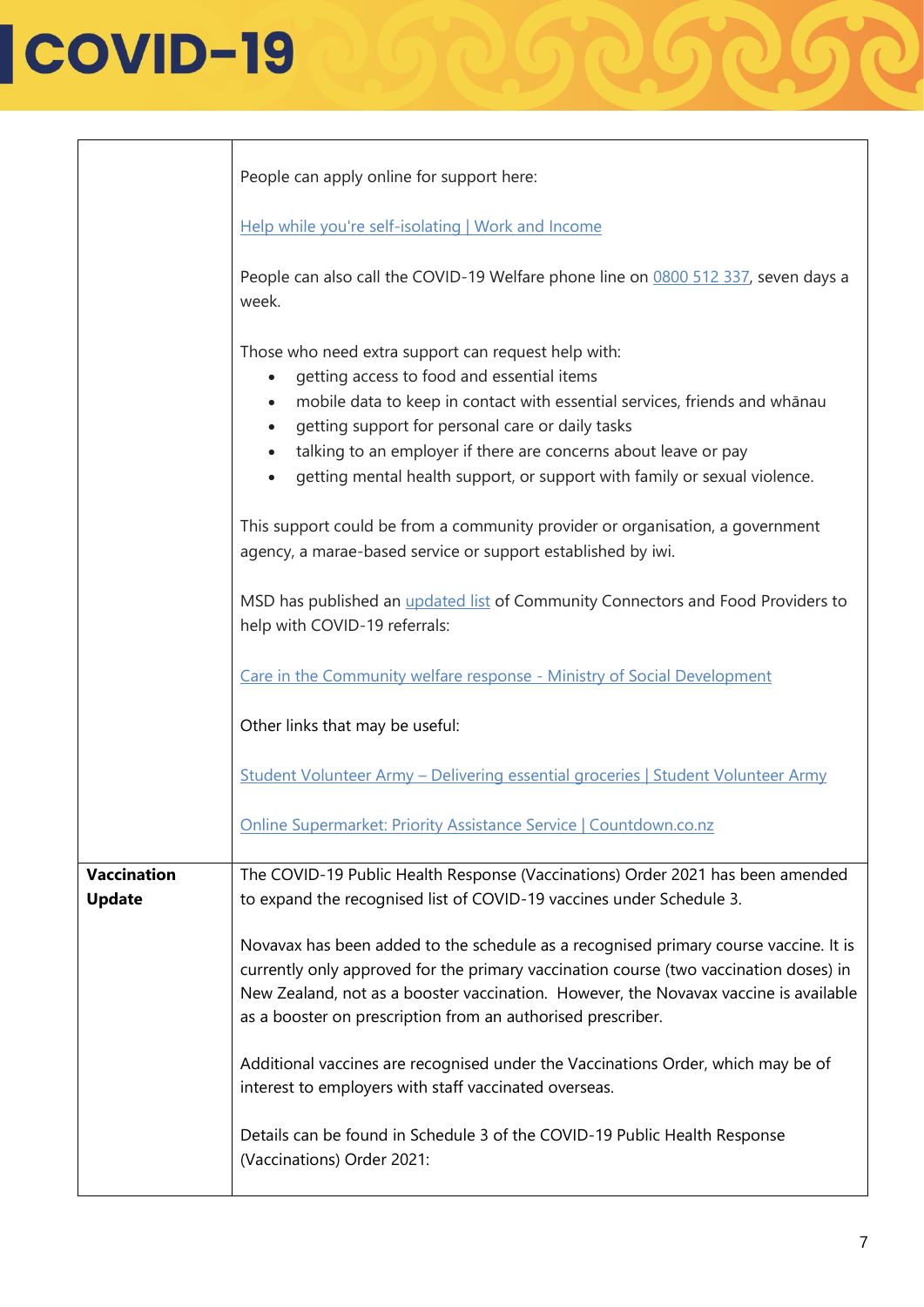| COVID-19 Public Health Response (Vaccinations) Amendment Order (No 3) 2022          |
|-------------------------------------------------------------------------------------|
| Legislation.govt.nz                                                                 |
|                                                                                     |
| If you have workers who have received COVID-19 vaccinations overseas they will need |
| to contact the My Covid Record team for information on how to upload and register   |
| their vaccinations against their New Zealand health record.                         |
| Phone: 0800 222 478                                                                 |
| Email: help@mycovidrecord.min.health.nz                                             |
|                                                                                     |

#### COVID Care in the Community Hubs

The Ministry of Health and Ministry of Social Development have updated the framework for health and welfare providers caring for people with COVID-19 in the community. This interim update reflects how the high volume of cases is being managed now in the current Omicron outbreak.

The Framework sets expectations and provides central guidance for those providing regionally co-ordinated, locally led services, recognising that local health and welfare providers know their communities best. [Caring for people with COVID-19 in the community | Ministry of Health NZ](https://www.health.govt.nz/covid-19-novel-coronavirus/covid-19-information-health-professionals/caring-people-covid-19-community)

#### **COVID Care in the Community Hub contact details**

**COVID Care in the Community Hubs**

The following is a list of the COVID Care in the Community Hubs and their contact details. Please use this if you have any queries:

| COVID Care in the Community Hubs        |                                                                                                                                              |                                             |               |  |  |  |
|-----------------------------------------|----------------------------------------------------------------------------------------------------------------------------------------------|---------------------------------------------|---------------|--|--|--|
|                                         | <b>Hubs/Spokes/Localities</b>                                                                                                                | <b>Email</b>                                | <b>Number</b> |  |  |  |
| Northland                               | <b>Northland Clinical Hub</b><br>Regional Support Hub<br>Te Hiku<br>Mid North 'Rautaki Matua'<br>Lower Mid North / Whangarei<br>Ngāti Whatua |                                             |               |  |  |  |
| <b>Auckland Metro</b>                   | Whānau HQ Coordination Hub<br>Whānau HQ Coordination Hub Māori<br>Whānau HQ Coordination Hub Pacific                                         | WhanauHQ@adhb.gov<br>t.nz                   | 0800 687 647  |  |  |  |
| Taranaki District<br>Health Board       | Taranaki Hub                                                                                                                                 | Covidhub@tdhb.govt.<br>n <sub>z</sub>       | 0508 436 374  |  |  |  |
| <b>Waikato District</b><br>Health Board | Tākina<br>Hauraki Covid in the Community Hub<br>(Thames)<br>Taumarutanga                                                                     | <b>CSIQService@waikatod</b><br>hb.health.nz | 0800 220 250  |  |  |  |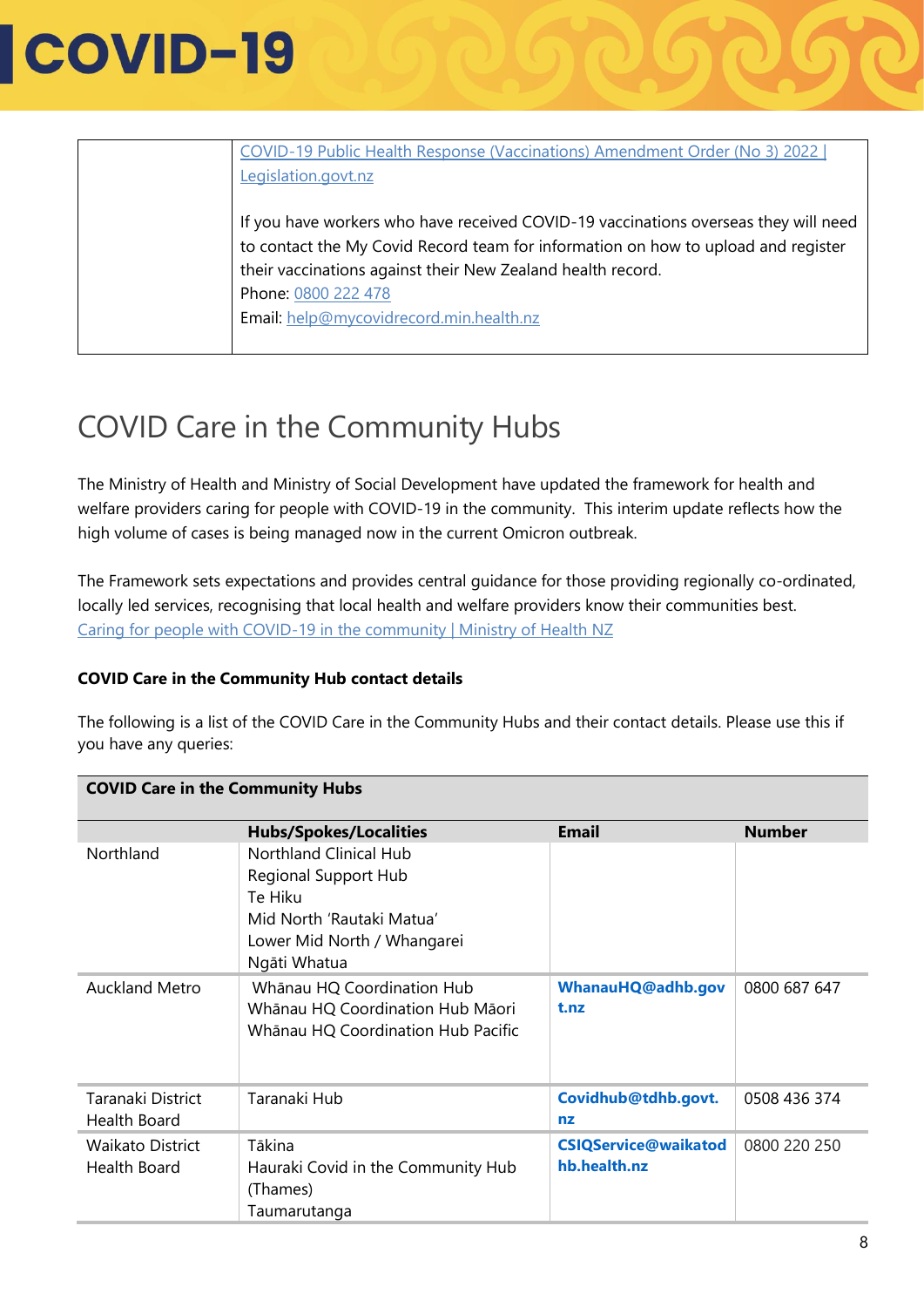MidCentral District

#### **COVID Care in the Community Hubs Hubs/Spokes/Localities Email Number** Pūtiki Kawhia Moana Pookekatia Waikato Kirikiriroa Pacific South Waikato Waikato Ethnic Whaingaroa Ngaati Hauaa Lakes District Health Board Northern Lakes Hub Te Arawa Whānau Ora Southern Lakes Hub **[covidresponse@tearaw](mailto:covidresponse@tearawawhanauora.org.nz) [awhanauora.org.nz](mailto:covidresponse@tearawawhanauora.org.nz)** 0800 664 554 Tuwhareora **[Clinical.tuwhareora@t](mailto:Clinical.tuwhareora@tuwharetoa.iwi.nz) [uwharetoa.iwi.nz](mailto:Clinical.tuwhareora@tuwharetoa.iwi.nz)** 0800 473 672 Bay of Plenty District Health Board Community Co-ordination Hub – East Covid-19 Primary Response Team **[ebopcovid@bopdhb.g](mailto:ebopcovid@bopdhb.govt.nz) [ovt.nz](mailto:ebopcovid@bopdhb.govt.nz)** 0800 633 277 Community Co-ordination Hub – West **[welfare.referral@bopd](mailto:welfare.referral@bopdhb.govt.nz) [hb.govt.nz](mailto:welfare.referral@bopdhb.govt.nz)** 0800 798 729 Tairawhiti District Health Board Takatu Hub **[manaaki@tdh.org.nz](mailto:manaaki@tdh.org.nz)** 0800 886 24482 Whanganui District Health Board Whanganui/Ngaa Rauru Kiitahi/Whanganui Awa Waimarino **[covid19@ngatirangi.co](mailto:covid19@ngatirangi.com) [m](mailto:covid19@ngatirangi.com)** 0800 672 622 North Rangitīkei **[covid@thl.org.nz](mailto:covid@thl.org.nz)** 06 388 1156 South Rangitīkei

Health Board Palmerston North Manawatu Horowhenua Tararua **Otaki [@midcentraldhb.govt.](mailto:Covid.CommunityHub@midcentraldhb.govt.nz) [nz](mailto:Covid.CommunityHub@midcentraldhb.govt.nz)**  Hawkes Bay District Health Board Hawkes Bay Hub **[covidcoordination@hb](mailto:covidcoordination@hbdhb.govt.nz) [dhb.govt.nz](mailto:covidcoordination@hbdhb.govt.nz)**  0800 211 024 Wairarapa District Health Board Wairarapa Hub **[siq@wairarapa.dhb.or](mailto:siq@wairarapa.dhb.org.nz) [g.nz](mailto:siq@wairarapa.dhb.org.nz)** 0800 829924 2 District Health Board Capital Coast/Hutt Valley Covid Response Hub **[CSIQ@ccdhb.org.nz](mailto:CSIQ@ccdhb.org.nz)** 0800 935 747 Te Pou Manaaki/Wellington City **[referrals@tepoumanaa](mailto:referrals@tepoumanaaki.org.nz) [ki.org.nz](mailto:referrals@tepoumanaaki.org.nz)** 0800 450977

Ti Aki (Porirua) **[info@tiakiporirua.co.n](mailto:info@tiakiporirua.co.nz)**

**[z](mailto:info@tiakiporirua.co.nz)**

**[Covid.CommunityHub](mailto:Covid.CommunityHub@midcentraldhb.govt.nz)**

Covid Coordination Hub

0800 842 547